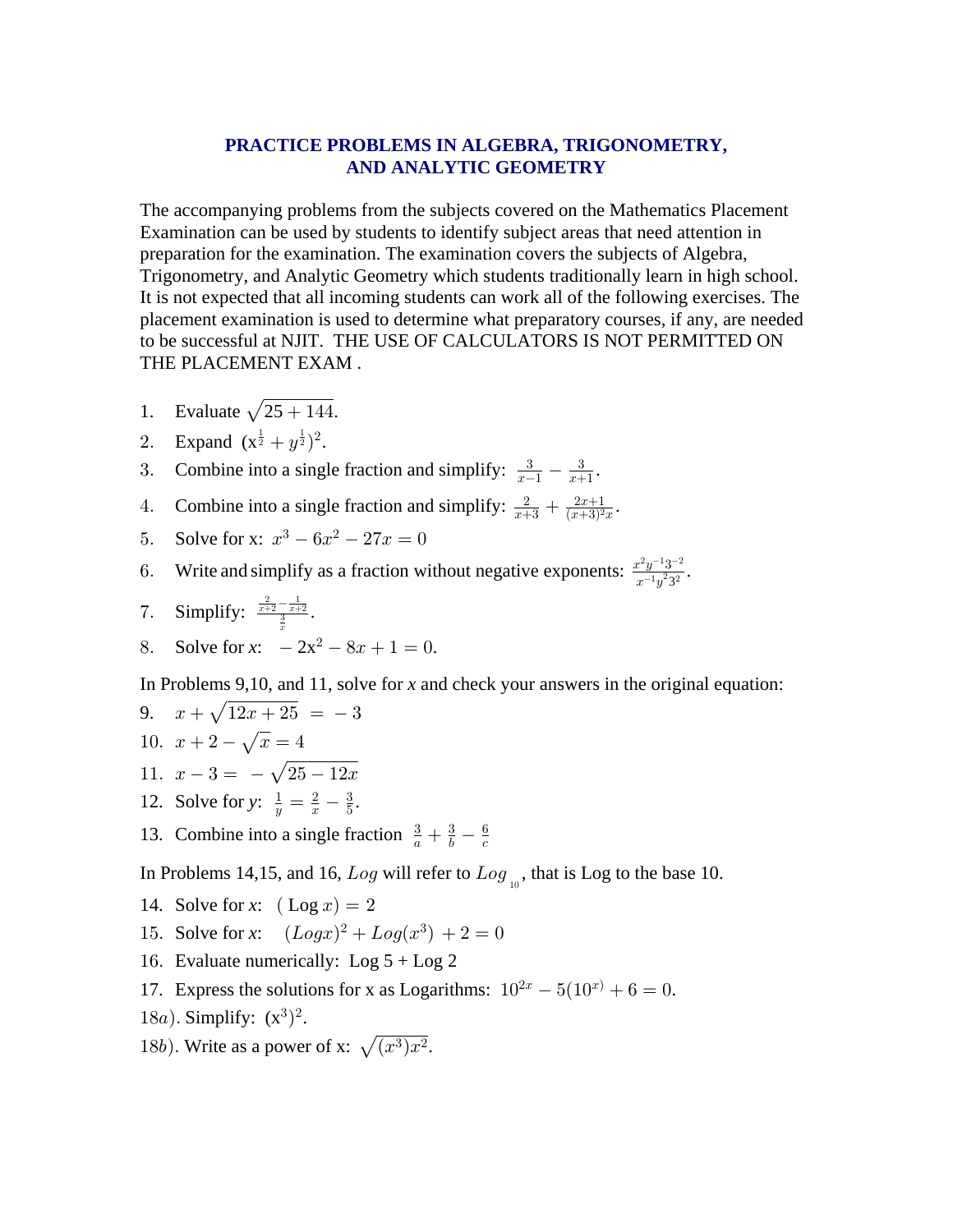In problems 19, 20, and 21, write the given expression in the form:  $a(x + b)^2 + c$ , giving the values of a, b and c.

19.  $x^2-4x+5$ 20.  $3x^2 + 5x - 2$ 21.  $4x - x^2 + 5$ 

In problems 22 and 23, describe the set of all x which satisfy the given inequality:

- 22.  $|2x+5| < 3$
- 23.  $|-3x+1| > 5$
- 24. Write the expression in terms of Log x and Log(x-1):  $Log(\frac{x^2}{\sqrt{x-1}})$ .
- 25. Solve for x:  $\frac{1}{x} \frac{1}{2(9-x)} = 0$
- 26. Solve for x:  $\frac{1}{x} \frac{x}{4-x^2} = 0$
- 27. Solve for x:  $-\frac{2}{x^2} + \frac{1}{2(x-3)^2} = 0$
- 28. Solve for x:  $Log_{10}(x-2) = 1$
- 29. Solve for x:  $\frac{2x(x^2-x)^{-\frac{1}{3}}(2x-1)}{2} + (x^2-x)^{\frac{2}{3}} = 0; x \neq 0$
- 30. Factor and simplify:  $[x^2 + 3x 10]^{\frac{3}{2}}$ .
- 31. Evaluate and simplify the given expression when  $x = 9$ :  $x^{\frac{1}{2}} x^{\frac{3}{2}}$ .
- 32. Simplify:  $\frac{x^{-\frac{3}{4}}x^{\frac{3}{10}}}{x^{\frac{1}{12}}}$

33. Simplify:  $\frac{x^{\frac{3}{16}}x^{\frac{3}{4}}x^{-\frac{1}{6}}}{1}$ 

For problems 34-37, sketch the graph of the function and find the coordinates of the intercepts (if any) with the x and y axes:

- 34.  $y = (x+2)^2 + 1$ 35.  $y = x^2 - 4x$ 36.  $x = 4y^2 - 3y$ 37.  $x^2 = 9 - y^2$
- 38. Evaluate  $cos(2Arctan(\frac{3}{4}))$ .
- 39. Use the quadratic formula to find the roots of  $5x^2 13x + 6 = 0$  and then write the expression  $5x^2 - 13x + 6$  in factored form.
- 40. Given the fact that one root of the given polynomial is  $x = 2$ , Completely factor it.  $2x^3 - \frac{11}{3}x^2 - x + \frac{2}{3}$
- 41. Find the roots of the equation:  $2x^2 + \frac{1}{3}x \frac{1}{3} = 0$ .
- 42. Divide  $2x^3 \frac{11}{3}x^2 x + \frac{2}{3}$  by  $(x 2)$ .
- 43. Find the equation of the line (in  $y = mx + b$  form) through (-4, 1) with slope  $=-\frac{1}{5}$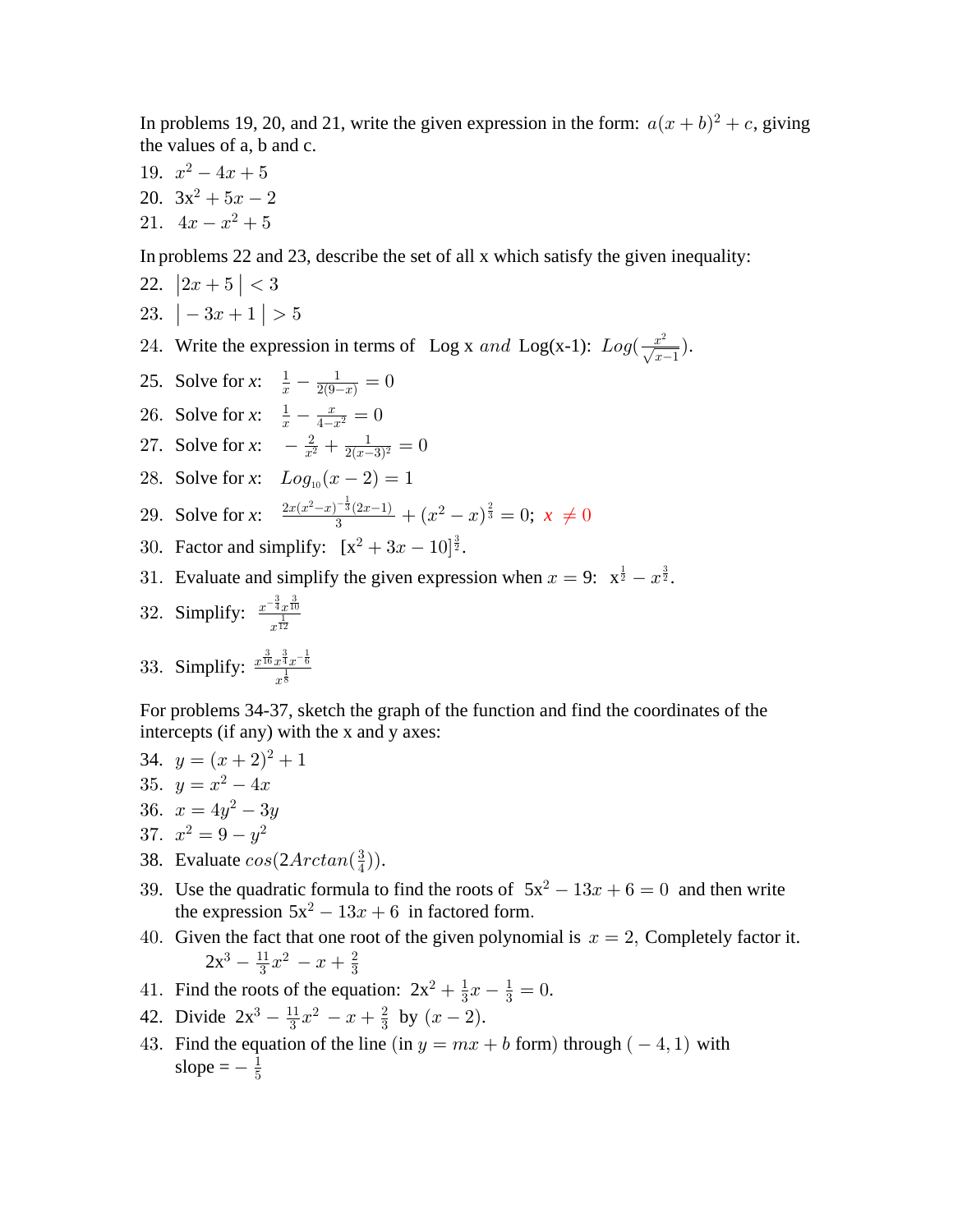- 44. Find the equation of the line (in  $y = mx + b$  form) with x-intercept = 3 and y-intercept  $= 5$ .
- 45. Solve the system of equations:  $y = -\frac{1}{5}x + \frac{1}{5}$ <br> $x = y^2 6y + 1$
- 46. Find the equation of the line (in  $y = mx + b$  form) through the point ( 2, 5) with an angle of inclination of 45 degrees.
- 47. Find the equation of the line (in  $y = mx + b$  form) through the point  $(-1,3)$ with an angle of inclination of 120 degrees.
- 48. Find the equation of the line (in  $y = mx + b$  form) through the point  $(1, -\frac{8}{3})$ and the point  $(-2, \frac{1}{3})$ .
- 49. Use polynomial division to simplify:  $\frac{x^3}{3} x^2 2x + \frac{8}{3}$
- 50. Expand and simplify:  $(x\sqrt{5} + y\sqrt{2})(x\sqrt{5} y\sqrt{2})$ .
- 51. Expand  $(\sqrt{2} x 5)^2$ .
- 52. Find and simplify the y-coordinate of the point on the curve  $y = x^2 4x + 1$ with x-coordinate =  $(\frac{\sqrt{3}+4}{2})$ .
- 53. Find the x-intercepts of the curve:  $y = x^3 16x$ .
- 54. Find the x-intercepts of the curve:  $y = x^3 x^2$ .
- 55. Solve the system of equations:  $y = -x^3 + \frac{3}{4}x^2 + \frac{3}{2}x + \frac{1}{2}$ <br> $y = -x^2 + x + \frac{1}{2}$
- 56. Solve the system of equations:

$$
9a+3b+c=2
$$
  

$$
a+b+c=4
$$
  

$$
6a+b=0
$$

- 57. Find the point of intersection of the lines represented by the equations  $y = 2x 1$ and  $y = \frac{1}{3}x + 1$ .
- 58. If the slope of a line through  $(-2, 1)$  is 3, find the equation of the line through  $(-2, 1)$  which is *perpendicular* to this line.
- 59. Solve for x:  $x^4 6x^2 + 8 = 0$ .
- 60. Find all solution sets to the system of equations:

$$
x^2 + 3y^2 = 13
$$
  

$$
2xy = -4
$$

- 61. Solve for x:  $(x+3)^3(9x^2+6x+33) (3x^3+3x^2+33x+25)(3)(x+3)^2 = 0$
- 62. Solve for x:  $(x+3)^4(2)(x-1) (x-1)^2(4)(x+3)^3 = 0$
- 63. Evaluate and simplify  $\frac{x^2-2x}{x+1}$  for  $x = -1 + \sqrt{3}$
- 64. If  $2x^2 + 3x 2$  is divided by (3x-2), find the quotient and remainder.
- 65. If  $\frac{2x+1}{x^2-5x+6} = \frac{A}{x-3} + \frac{B}{x-2}$ , find A and B.
- 66. If  $\frac{2x-1}{x(x-2)^2} = \frac{A}{x} + \frac{B}{x-2} + \frac{C}{(x-2)^2}$ , find A, B, and C.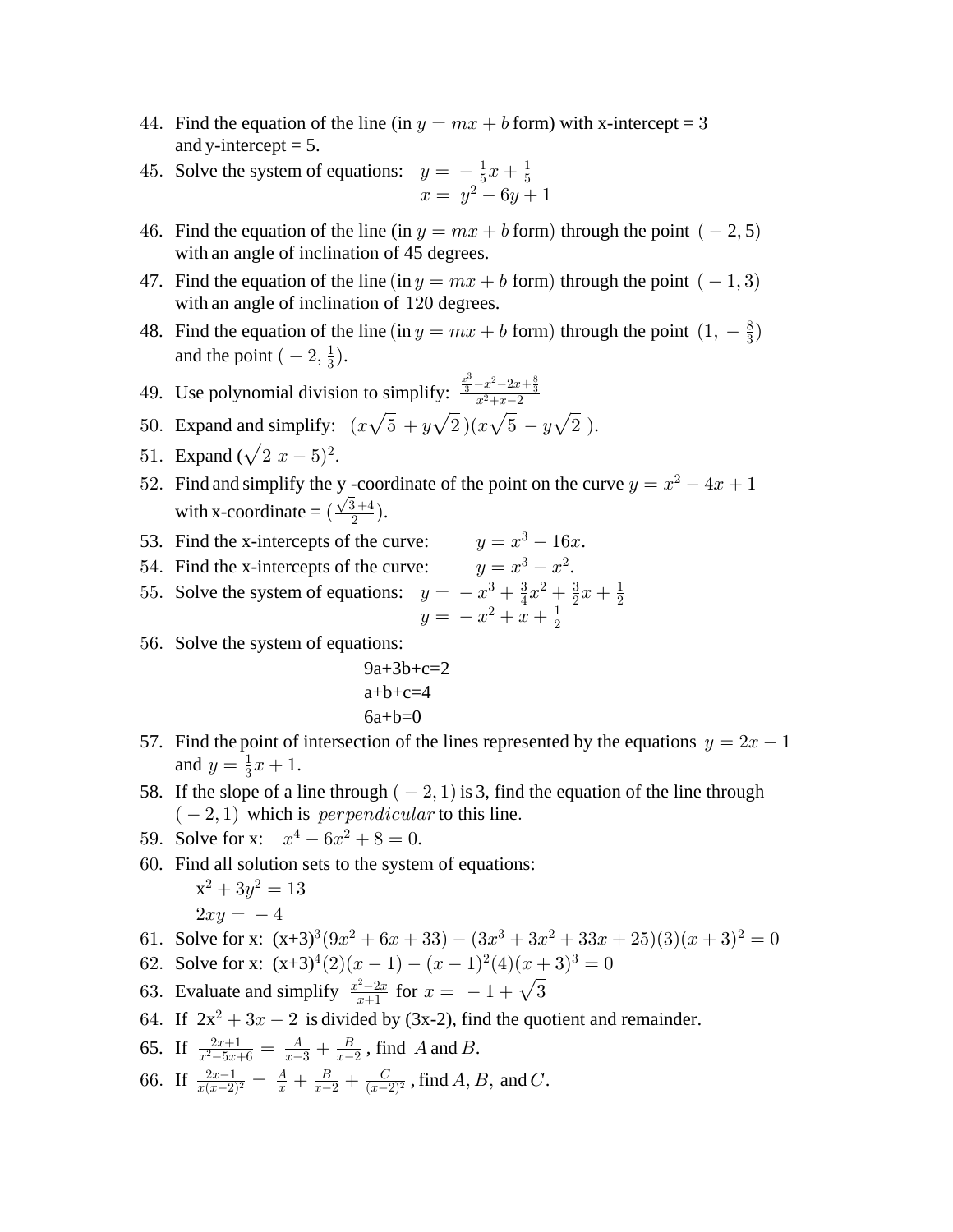- 67. If  $\frac{10x-20}{(x-1)(x^2+9)} = \frac{A}{x-1} + \frac{Bx+C}{x^2+9}$ , find A, B, and C.
- 68. Combine into a single fraction and simplify:  $\frac{2}{x-4} \frac{3}{(x-4)^2} + \frac{2}{x-1}$ .
- 69. Factor all denominators, find the common denominator, combine into a single fraction and simplify leaving the denominator in factored form:  $\frac{x-1}{x^3-4x} - \frac{1}{x^2-4x+4}$
- 70. Change 135 degrees to radians.
- 71. Change 5 radians to degrees (leave the answer in terms of  $\pi$ ).
- 72. If an arc on a circle of radius 3" subtends a central angle of 30 degrees, find the length of the arc in terms of  $\pi$ .
- 73. What is the value of  $sin(240^\circ)$ ?
- 74. What is the value of  $cos(870^\circ)$ ?
- 75. The angle of elevation to the top of a building from a point on the ground 40 feet from the foot of the building is 60 degrees. How tall is the building?
- 76. Expand the left side of the given equation using the identity for  $sin(a b)$  in order to find a value for  $x$  in the second quadrant that satisfies:

$$
\sin(x - \frac{\pi}{3}) = \frac{1}{2}\sin x + \frac{\sqrt{3}}{2\sqrt{2}}
$$

- 77. Use the identity  $sin^2 x = \frac{1}{2}(1 cos2x)$  to evaluate  $sin(\frac{-5\pi}{12})$ .
- 78. Use an appropriate identity for  $\cos 2x$  to write the polar equation  $r = \cos 2\theta$  in **Cartesian Coordinates.**
- 79. Put the equation of the line  $x = 3$  into polar coordinates.
- 80. Sketch the graph of  $y = tan2x$ . What is the period of this function?
- 81. Expand and simplify:  $(x + 1 \sqrt{2})(x 1 + \sqrt{2})$
- 82. In triangle  $ABC$ ,  $a = 5$ ,  $sinA = .3$  and  $sinB = .2$ . What is the length of side b?
- $\sqrt{x^2-9}+3=x$ 83. Solve for x:
- 84. Express as a single term in simplest form:  $\sqrt{24} 6\sqrt{\frac{2}{3}}$
- 85. Simplify:  $\frac{1+\frac{1}{x}}{1-x}$ .
- 86. Solve for x in degrees:  $sinx = cos(48^\circ)$ .
- 87. Find the value of  $sin(Arctan(\frac{3}{4}))$ .
- 88. Use the appropriate trigonometric identity to write the expression  $\frac{\cos^2 x}{\sin x} + \sin x$ , as a single term.
- 89. If  $x = 8$ , what is the value of  $3x^0 2x^{-\frac{1}{3}}$ ?
- 90. Use the appropriate trigonometric identity to expand and simplify  $sin(180^\circ + x)$ .
- 91. If  $sin x = \frac{3}{5}$ , find  $sin(2x)$ .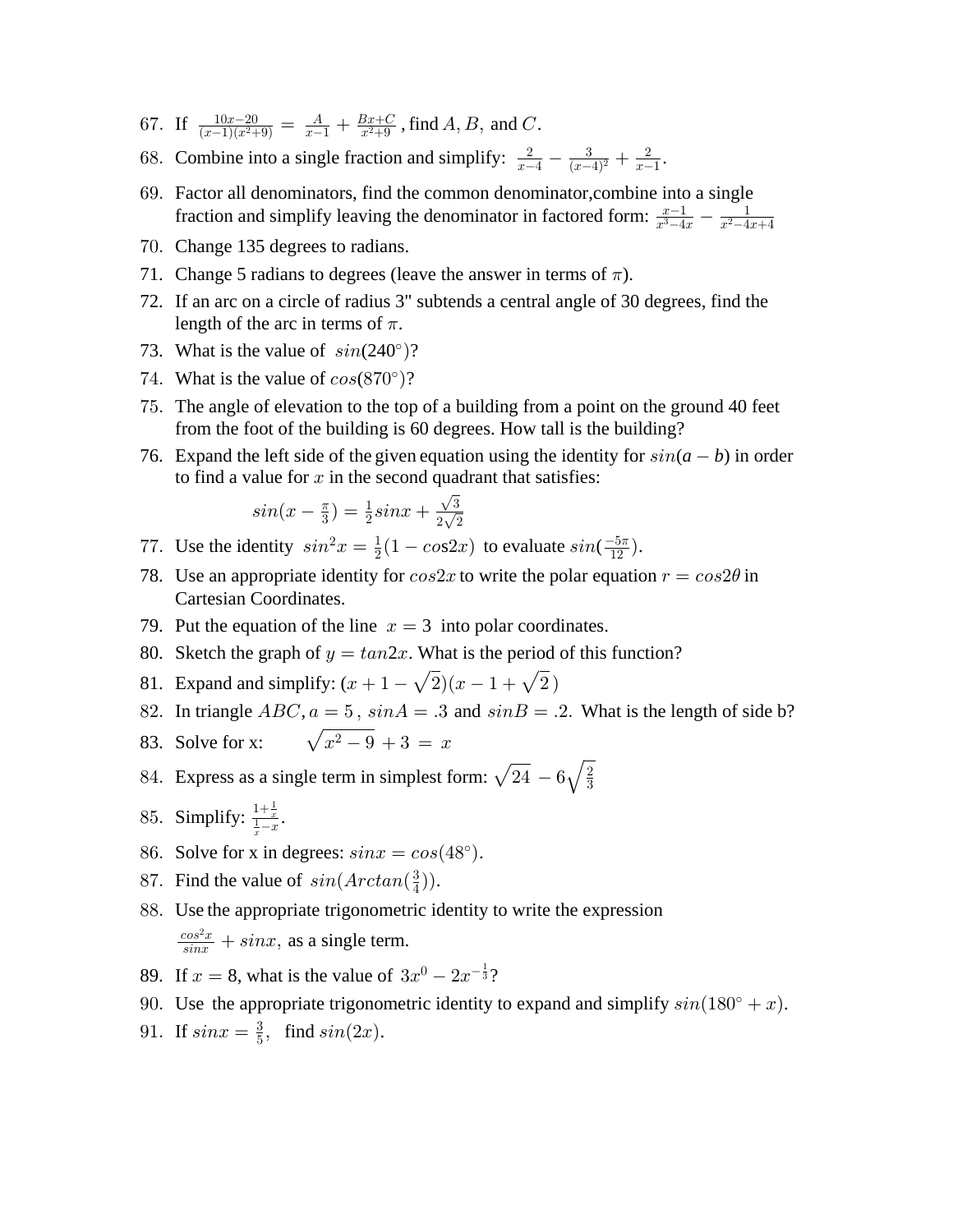92. Solve the system of equations:

$$
x^{2} + y^{2} - 4y - 5 = 0
$$
  

$$
x - y - 1 = 0
$$

93. Express the value of Arcsin(1) in terms of  $\pi$ .

94. If x is a positive acute angle and  $cos x = \frac{\sqrt{21}}{5}$ , find the value of  $sin x$ .

95. In triangle *ABC*  $b = 6$ ,  $c = 10$  and the measure of angle A is 30 degrees. Find the area of triangle  $ABC$ .

96. Prove the identity: 
$$
\frac{2\sin^2 x}{\sin 2x} + \frac{1}{\tan x} = (\sec x)(\csc x).
$$

97. Solve the following system of equations:

$$
2x + y + z = 2
$$
  

$$
4x - 2y - 3z = -2
$$
  

$$
8x + 3y + 2z = 5
$$

- 98. If x and y are positive acute angles and if  $sinx = \frac{4}{5}$  and  $cosy = \frac{8}{17}$ , find the value of  $cos(x + y)$ .
- 99. Find the smallest positive value of x which satisfies the equation  $2cos^2 x + cos x - 1 = 0.$

100. Simplify: 
$$
\frac{2(1+cosx)}{sin^2x+cosx+cos^2x}.
$$

- 101. What is the numerical value of  $sin\frac{\pi}{6} + cos\frac{\pi}{2}$ ?
- 102. Express  $3\cos^2 x + \cos x 2$  in factored form as a product of two binomials.
- 103. Find the value of  $tan(Aresin \frac{5}{13})$ .
- 104. Simplify:  $\frac{\sqrt{50}}{3\sqrt{8}}$ .
- 105. The length of an arc of a circle is 12". If this arc subtends a central angle of  $1\frac{1}{2}$ radians, find the length of the radius of the circle.
- 106. The sides of a triangle are 2, 3, and 4. Find the cosine of the largest angle in the triangle.
- 107. In triangle A BC the measure of angle A is 40 degrees greater than that of angle C, and the measure of angle B is twice that of angle C. Find the number of degrees in angle C.
- 108. Find the value of x if  $9^x = 27^2$
- 109. Express  $\frac{5}{3-\sqrt{7}}$  as an equivalent fraction with a rational denominator.
- 110. If x is a positive acute angle whose cosine is  $\frac{1}{2}$  and y is a positive acute angle whose sine is  $\frac{1}{2}$ . What is the value of  $sin(x+y)$ ?
- 111. If x and y are angles (as in problem 110), what is the value  $cos(x y)$ ?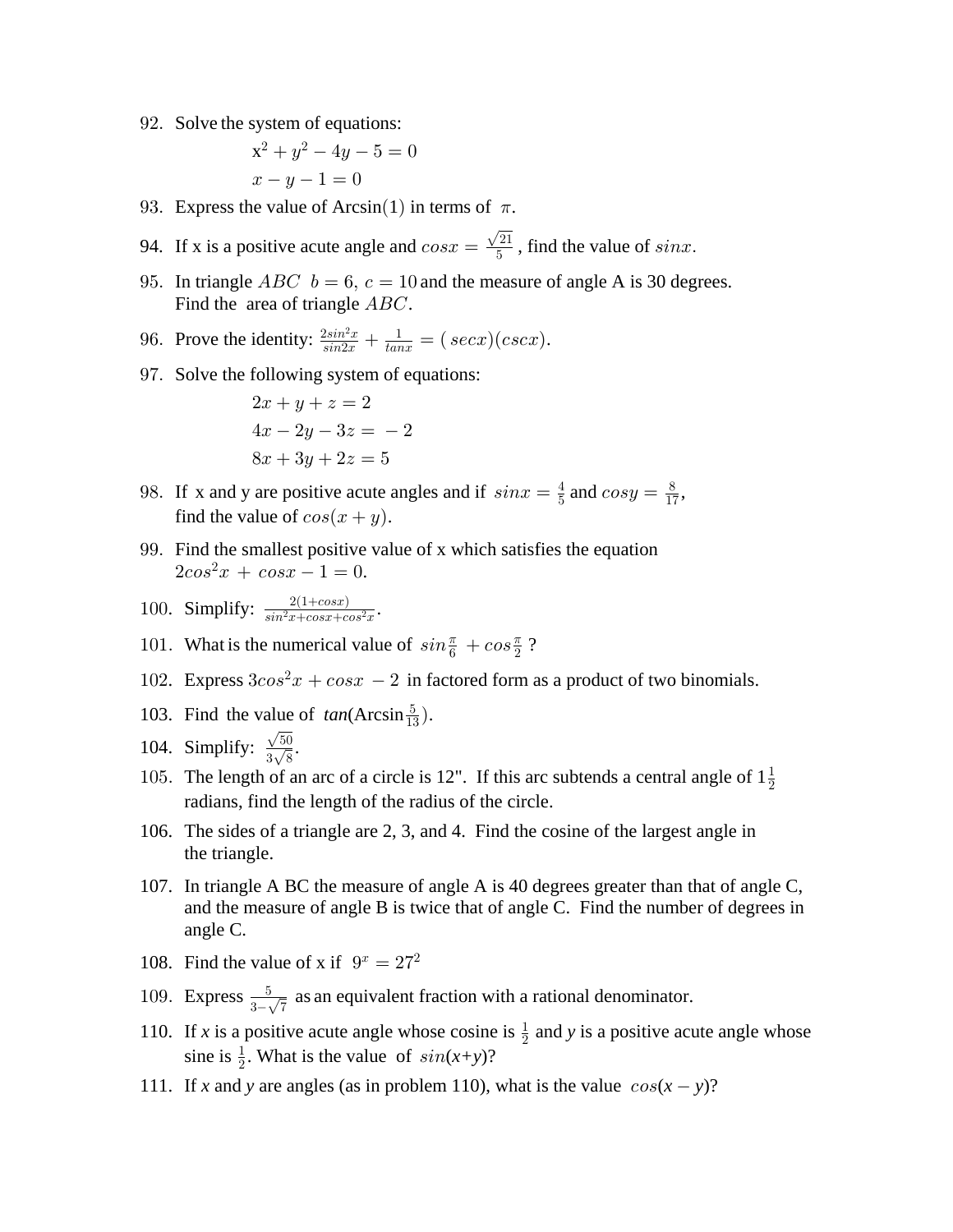112a). If  $sin(-x)$  is  $\frac{1}{3}$ , what is the value of  $sin(x)$ ?

- 112b). If  $cos(-x)$  is  $\frac{1}{3}$ , what is the value of  $cos(x)$ ?
- 113. Simplify:  $\frac{tan x}{sec x}$ .
- 114. The surface area of a sphere varies directly as the square of its radius. If the area is  $36\pi$  when the radius is 3, what is the area when the radius is 6?
- 115. The perimeter of a rectangle is 20". If a diagonal of the rectangle is  $2\sqrt{17}$  ", find the length and width of the rectangle.
- 116. Find all values of x from 0 to  $2\pi$  which satisfy the equation  $cos2x + cosx = 0$ .
- 117. In right triangle ABC the measure of angle C equals 90 degrees and the measure of angle B equals 45 degrees. If the length of side b equals  $\sqrt{3}$ , find the area of the triangle.
- 118. If the lengths of two sides of a triangle are 7 and 10 and the cosine of the included angle is  $-\frac{1}{7}$ , what is the length of the third side?
- 119. Determine the solution set for  $2sin^2 x = 1 + sinx$  for  $0 \le x \le 2\pi$ .
- 120. What is the period of the function  $y = cos \frac{1}{2}x$ ?
- 121. What is the value of  $2sin30 tan^260$  ?
- 122. What is the value of  $\cos \frac{1}{2}\pi + \sin \frac{\pi}{4}$ ?
- 123. In a circle with its center at the origin, a central angle of 1 radian subtends an arc of 5 units. What is the equation of the circle?
- 124. Find the distance between the points  $(1,-2)$  and  $(6, 10)$ .
- 125. Find the coordinates of the midpoint of the line joining  $(1,-2)$  and  $(6, 10)$ .
- 126. Find the center and vertices of the ellipse whose equation is  $9x^2 - 18x + 4y^2 + 16y = 11.$
- 127. Find the equations of the asymptotes for the hyperbola with equation:  $\frac{x^2}{4} y^2 = 1$ .
- 128. Find the equation of the line which is the perpendicular bisector of the line joining  $(1,-2)$  and  $(6, 10)$ .
- 129. If two points on a circle are  $(3, 2)$  and  $(6, -1)$ , and an equation of a line that goes through the center of this circle is  $y = 2x - 7$ , find an equation for the circle.
- 130. Find the coordinates of the points at which the parabola  $y = x^2$  intersects the circle with center at the origin and radius equal to 1.
- 131. An ellipse which is centered at the origin has vertices  $(4,0)$ ,  $(0, -2)$ ,  $(-4,0)$ ,  $(0, 2)$ . Find its equation.
- 132. A hyperbola which is centered at the origin intersects the y axis at  $(0, 2)$  and  $(0, -2)$ . A point on the hyperbola has coordinates  $(\frac{1}{2}\sqrt{5}, 3)$ . Find an equation for the hyperbola.